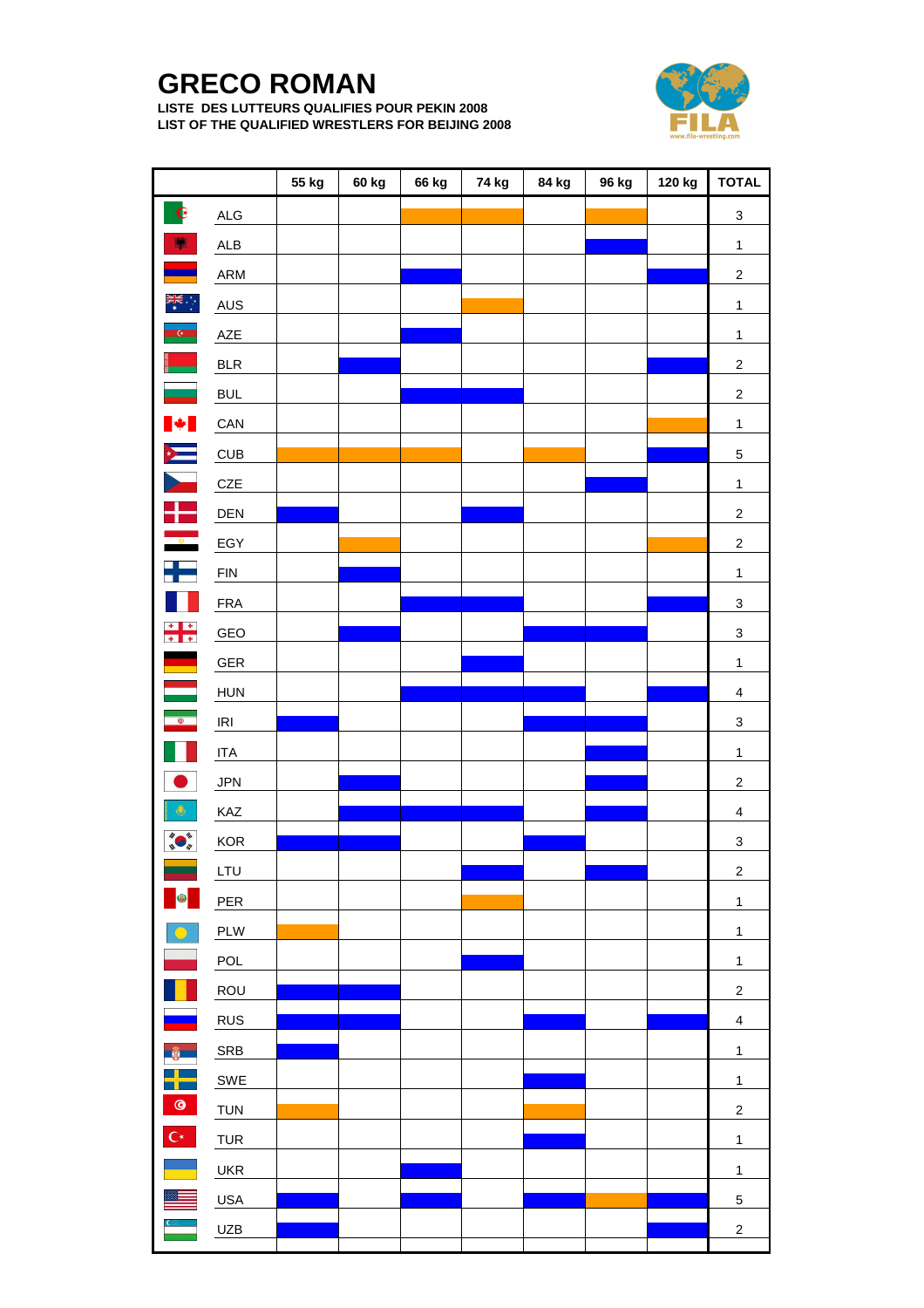## **FREE STYLE**

**LISTE DES LUTTEURS QUALIFIES POUR PEKIN 2008 LIST OF THE QUALIFIED WRESTLERS FOR BEIJING 2008**



|                                   |                |       |       |       |       |       |       |        | www.fila-wrestling.com  |
|-----------------------------------|----------------|-------|-------|-------|-------|-------|-------|--------|-------------------------|
|                                   |                | 55 kg | 60 kg | 66 kg | 74 kg | 84 kg | 96 kg | 120 kg | <b>TOTAL</b>            |
| 飀                                 | ALB            |       |       |       |       |       |       |        | $\mathbf{1}$            |
| ÷<br>⊁<br>⊀                       | <b>AUS</b>     |       |       |       |       |       |       |        | $\mathbf 2$             |
| <b>C</b>                          | AZE            |       |       |       |       |       |       |        | $\overline{1}$          |
|                                   | <b>BLR</b>     |       |       |       |       |       |       |        | $\mathbf{1}$            |
|                                   | <b>BUL</b>     |       |       |       |       |       |       |        | $\mathbf 2$             |
| M                                 | CAN            |       |       |       |       |       |       |        | $\overline{\mathbf{3}}$ |
| $\frac{1}{2}$                     | CHN            |       |       |       |       |       |       |        | $\mathbf{1}$            |
| e de                              | COL            |       |       |       |       |       |       |        | $\overline{2}$          |
|                                   | CUB            |       |       |       |       |       |       |        | $\overline{5}$          |
| $\frac{1}{\kappa}$                | EGY            |       |       |       |       |       |       |        | $\mathbf 2$             |
| $\frac{1}{4}$                     | GEO            |       |       |       |       |       |       |        | $\overline{2}$          |
| <u>e a s</u>                      | ${\tt GER}$    |       |       |       |       |       |       |        | $\mathbf 2$             |
|                                   | <b>HUN</b>     |       |       |       |       |       |       |        | $\mathbf{1}$            |
| $\bullet$                         | $\mathsf{IND}$ |       |       |       |       |       |       |        | $\mathbf{1}$            |
| $\frac{d\mathbf{p}}{d\mathbf{p}}$ | IRI            |       |       |       |       |       |       |        | $\mathbf 2$             |
| $\Phi$                            | KAZ            |       |       |       |       |       |       |        | $\mathbf 2$             |
| $\circledcirc$                    | KGZ            |       |       |       |       |       |       |        | $\overline{2}$          |
|                                   | KOR            |       |       |       |       |       |       |        | $\mathbf{1}$            |
|                                   | MEX            |       |       |       |       |       |       |        | $\mathbf{1}$            |
| Ӂ                                 | MKD            |       |       |       |       |       |       |        | $\mathbf{1}$            |
|                                   | MGL            |       |       |       |       |       |       |        | $\mathbf 2$             |
|                                   | $NGR$          |       |       |       |       |       |       |        | $\mathbf{1}$            |
| $\mathbf{O}^n$                    | PLW            |       |       |       |       |       |       |        | $\mathbf{1}$            |
|                                   | ROU            |       |       |       |       |       |       |        | $\mathbf{1}$            |
| $\geqslant$                       | <b>RSA</b>     |       |       |       |       |       |       |        | $\overline{2}$          |
|                                   | <b>RUS</b>     |       |       |       |       |       |       |        | $\boldsymbol{7}$        |
| $\left\  \star \right\ $          | SEN            |       |       |       |       |       |       |        | $\mathbf{1}$            |
| $\bullet$                         | <b>TJK</b>     |       |       |       |       |       |       |        | $\overline{1}$          |
| $\bullet$                         | <b>TUN</b>     |       |       |       |       |       |       |        | $\mathbf{1}$            |
| $\mathbb{C}^\star$                | <b>TUR</b>     |       |       |       |       |       |       |        | 6                       |
|                                   | <b>UKR</b>     |       |       |       |       |       |       |        | $\overline{\mathbf{4}}$ |
|                                   | USA            |       |       |       |       |       |       |        | 6                       |
|                                   | <b>UZB</b>     |       |       |       |       |       |       |        | $\overline{\mathbf{4}}$ |